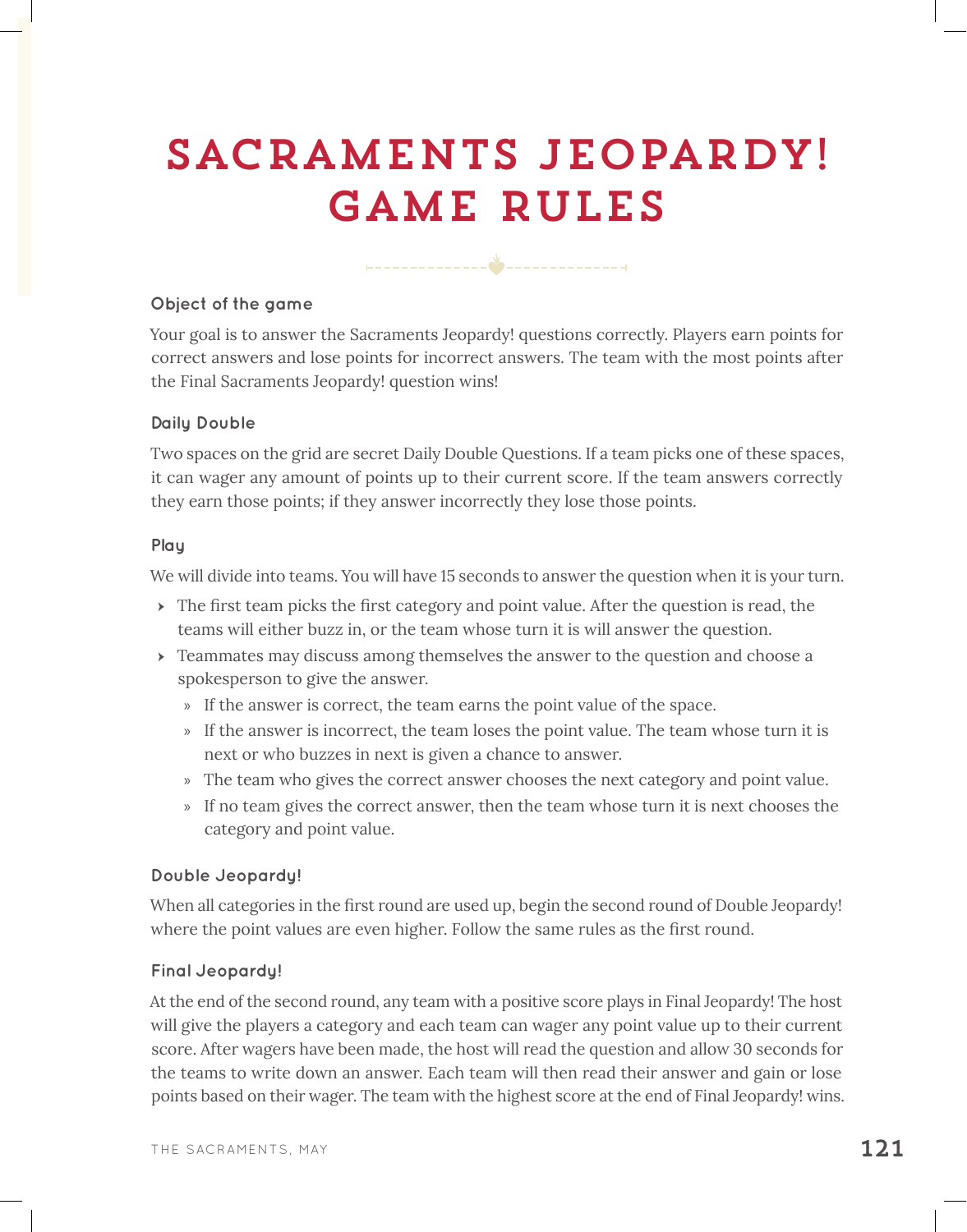| 1000        | 008                         | 009                         | 400                                | 200 | Sacraments<br>of Initiation                         |
|-------------|-----------------------------|-----------------------------|------------------------------------|-----|-----------------------------------------------------|
| 1000        | 008                         | 009                         | 400                                | 200 | Sacraments<br>of Healing                            |
| 1000        | 008                         | 009                         | 400                                | 200 | Sacraments at<br>the Service of<br><b>Communion</b> |
| <b>1000</b> | $\bullet$<br>$\overline{O}$ | $\bullet$<br>$\overline{O}$ | $\blacktriangle$<br>$\overline{O}$ | 200 | Sacrament Wild                                      |
| 1000        | 008                         | 009                         | 400                                | 200 | Saints                                              |